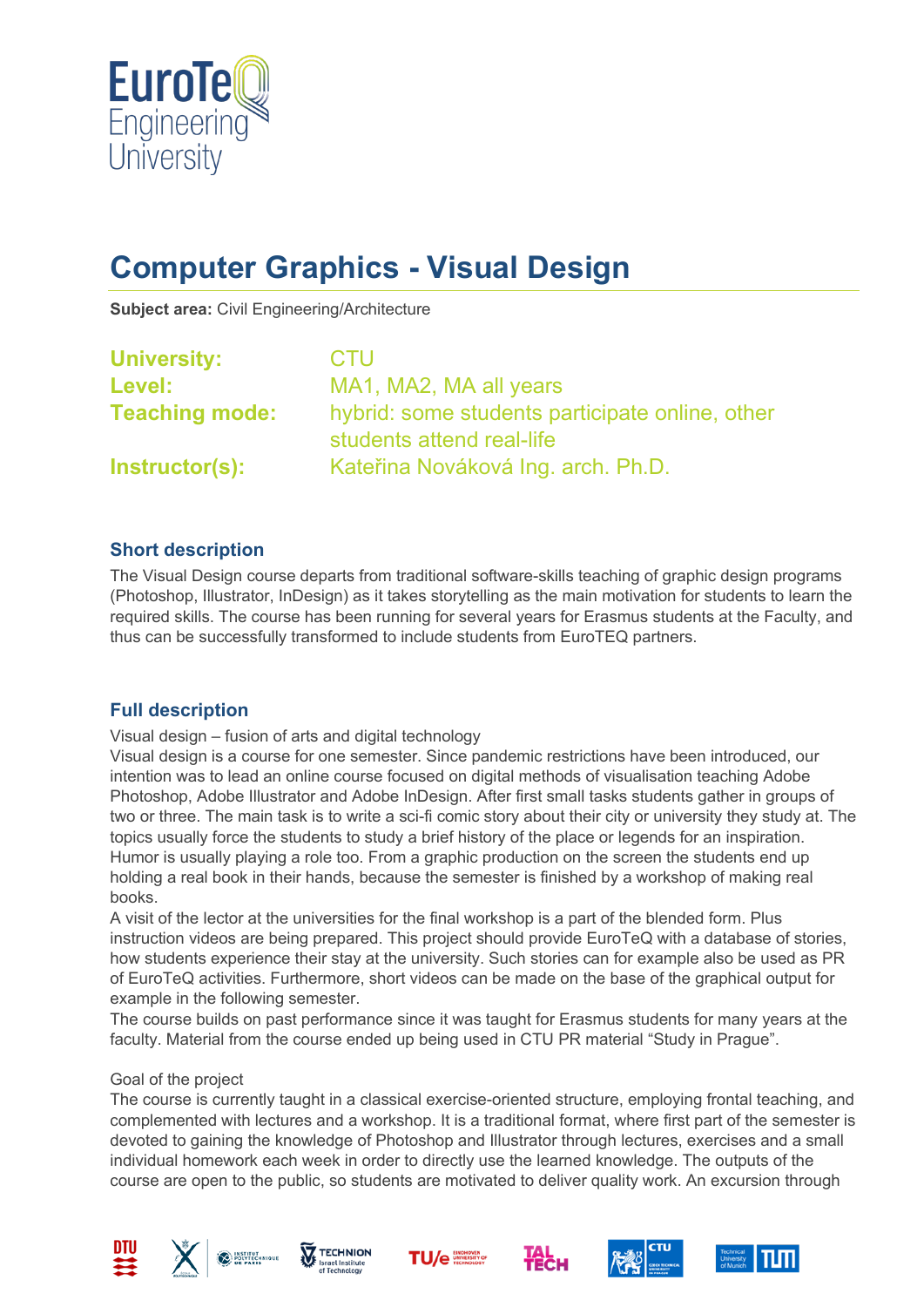

the city is made in the middle of the semester, where own photo-material is gathered and possible "action places" are found. This can be done individually by each student or the students together. The point of the excursion is also to find partners for the group-work. For this course, the students need to be neither from the same class nor from the same schoolyear. It is a vertical subject. The second part of the semester is started with making a 1 page of storyboard in any format. The teacher helps with a structure of the story and Adobe InDesign is taught in order to give the story a booklet format consisting of 16, 20 or 24 pages A5. Students choose a graphic style of the story, colours and layout. The final format is for each group the same, so that all stories from the class can be fixed together into one book.

# **Learning outcomes**

1. Students are personally motivated to generate best work possible when showing the work to the others and to the public.

- 2. When working in groups, students learn from each other.
- 3. The course is independent of level of education and actual position of the student.
- 4. The outcomes are real products.

5. The books document the city or university from the point of view of the students and can deliver a feedback.

# **General information**

| <b>Contact hours per week:</b>   | $\overline{2}$                                                                                                                                                                                                                               |
|----------------------------------|----------------------------------------------------------------------------------------------------------------------------------------------------------------------------------------------------------------------------------------------|
| <b>Total workload:</b>           | 50 (in student hours for the whole course)                                                                                                                                                                                                   |
| <b>ECTS credits:</b>             | 2                                                                                                                                                                                                                                            |
| Language:                        | English                                                                                                                                                                                                                                      |
| <b>Course start date:</b>        | 19 September 2022                                                                                                                                                                                                                            |
| Course end date:                 | 15 January 2023                                                                                                                                                                                                                              |
| Add. info about start date:      | Start course date refers to start of the semester at CTU. Schedules will be<br>available 1-2 weeks before semester starts. Lectures are taken place from<br>19.9.2022 until 15.1.2023. Examination period from 16.1.2023 until<br>19.2.2023. |
| <b>Weekly teaching day/time:</b> |                                                                                                                                                                                                                                              |
| Time zone:                       | CET (Denmark, Germany, France, Netherlands, Switzerland, Czech<br>Republic)                                                                                                                                                                  |
| <b>Further information:</b>      | lessons will be recorded and provided to students                                                                                                                                                                                            |
| <b>Prerequisites:</b>            | none                                                                                                                                                                                                                                         |









HECH